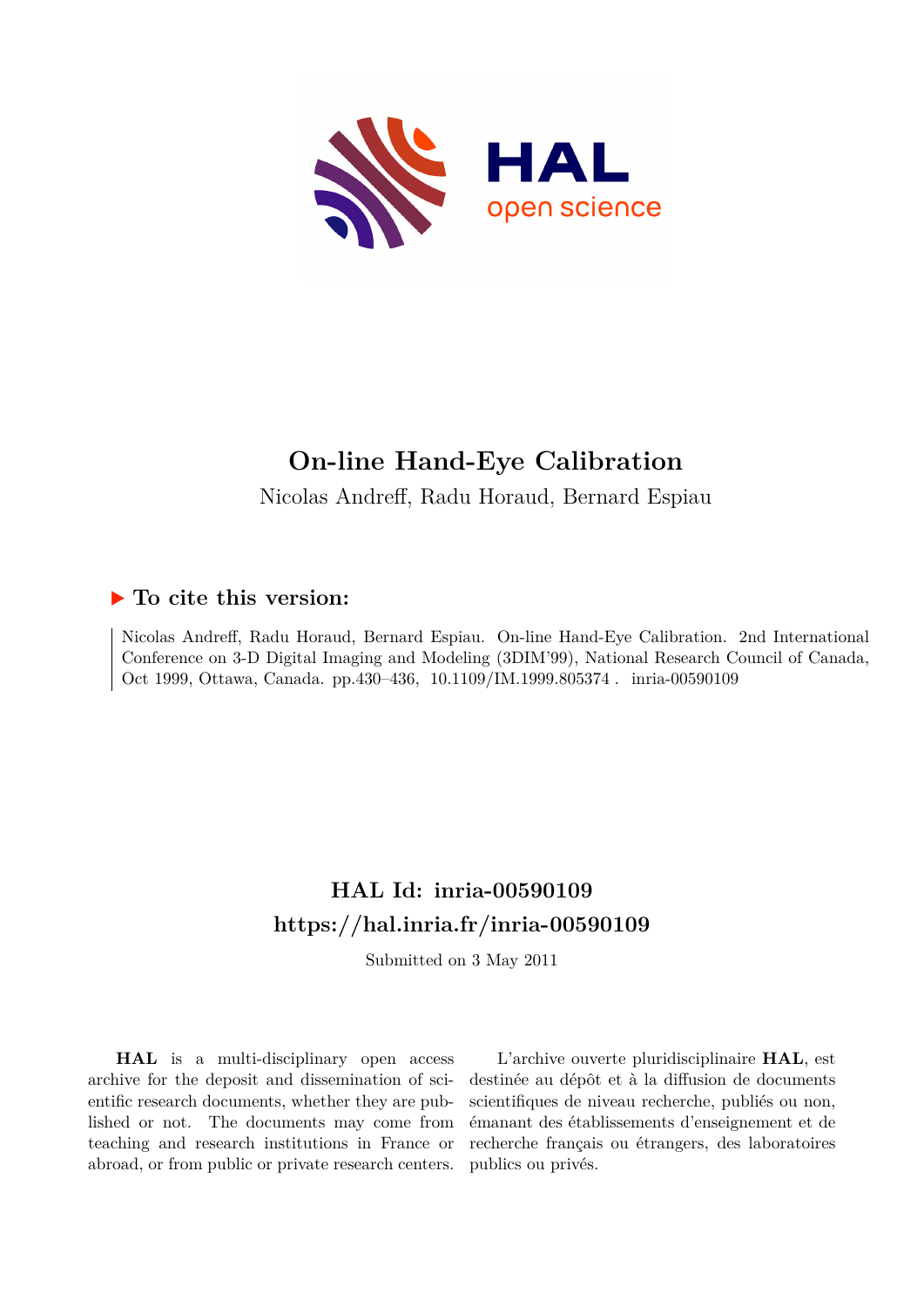### On-line Hand-Eye Calibration

Nicolas Andreff, Radu Horaud, Bernard Espiau INRIA Rh^one-Alpes/ GRAVIR-IMAG 655, av. de l'Europe, 38330 Montbonnot Saint Martin, France email: firstname.lastname@inrialpes.fr

#### Abstract

In this paper, we address the problem of hand-eye calibration of a robot mounted video camera. In a robot mode time, we derive <sup>a</sup> new linear formulation of the problem. This al lows an algebraic analysis of the cases that usual approaches do not considered time, we are not considered time, we extend this new formulation into an on-line hand-eye caller method. This method is method also also the control of the control of the control of the control of the callari approved required by the standard approaches and use under the school of the second ly, we have a second ly, and the second ly

#### 1. Introduction

The goal of this paper is to determine the spatial relationship between <sup>a</sup> camera mounted onto <sup>a</sup> robot (Figure 1) and the robot end-eector without using any calibration ob ject. These spatials relationship is a rigid transformation, composed of <sup>a</sup> rotation and <sup>a</sup> translation, known as the hand-eye transformation.

The practical procedure for on-line hand-eye calibration is the following. The hand-eye device moves with known robot motions. While it moves, the camera observes and unknown right subset of the structure from the structure from the structure from the structure from motion process determines both the camera motion and tion parameters thus extracted are combined with the known robot motions to estimate the hand-eye trans-

This method has several advantages when compared to the standard approaches [19, 4, 8, 10, 16, 5, 20, 15]. The rest of the state is the state of the state of the called the contract of the calibration of the calibration of the calibration of the calibration of the calibration of the calibration of the calibration of the calibra ob ject with known geometry. One does not either need to perform 2d to 3d matching between each one of the images and the ob ject points. On the opposite, struc $t = t$  . The motion requires only image-to-image-point tracking. Moreover, since structure from motion can accommodate with bad intrinsic camera parameters, parameters, parameters,



**Figure 1. Some cameras mounted on our 5 DOF robot.**

errors. Finally, the method can be used with small robot motions. Indeed, rotations are represented by their associated (3 - 3) orthogonal matrices, which are always dened. On the opposite, the reduced representations, used in the standard approaches, based on the axis/angle decomposition of <sup>a</sup> rotation are ill-dened

Notice that our method is less general than the one proposed in [21]. Indeed, the latter performs both the hand-eye calibration and the called called called called called the calibration. ever, it is done to the cost of a complicated non-linear and minimization who was also allowed in the method in the case of the method is purely linear and the contract of allows algebraic analysis.

There are two main contributions in the contribution of the paper. There is rst one is <sup>a</sup> new formulation of hand-eye calibration. It states the problem as <sup>a</sup> linear system, thus allowing an analysis of what can be recovered according to the type and number of camera/robot motions. The second on-line hand-eye calibration process.

The remainder of this paper decomposes as follows. Section <sup>2</sup> recalls the classical formulation of hand-eye calibration and briefing the methods that will be methods the method be used as references. Section <sup>3</sup> gives the new linear formulation and contains its algebraic analysis. The on-line hand-eye calibration is presented in Section 4. Finally, Section <sup>5</sup> gives some experimental results and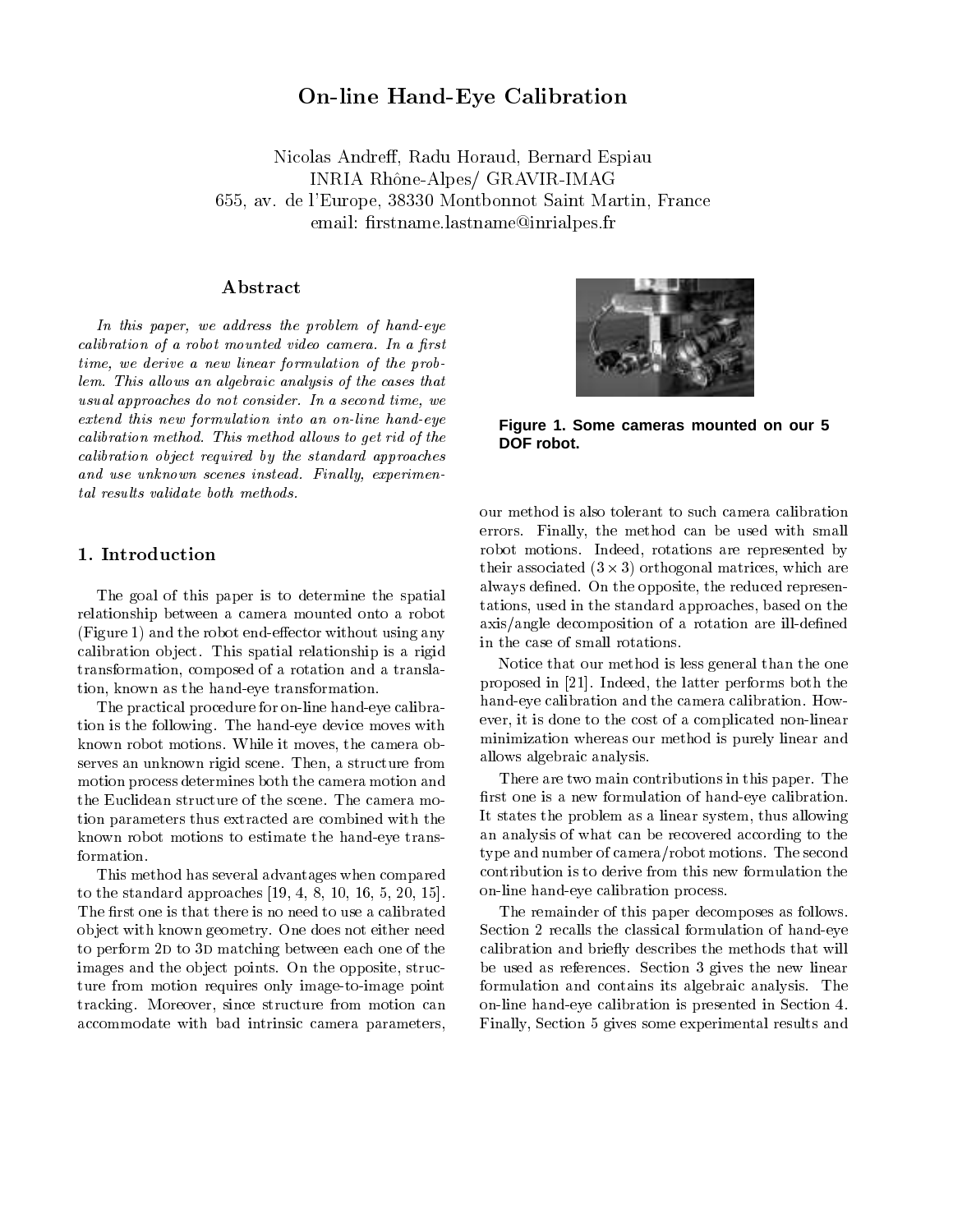

**Figure 2. From images of a calibration object, the corresponding camera poses**  $P_i$  can **be computed, providing the rigid motions of** the camera  $A_i$ . With the associated recorded robot motions B<sub>i</sub>, the hand-eye transforma**tion can be computed.**

Section <sup>6</sup> concludes this work.

#### 2. Classical hand-eye calibration

we present here the usual approach in present the usual approach  $\sim$  19, 10, 10, 10, 10, 10, 10, 10, 10, 16, 1 5, 20] which states that when the camera undergoes <sup>a</sup>  $r_{\rm max}$  motion  $r_{\rm max}$  ( $\omega_{\rm max}$  ) and the corresponding robot  $\mathbf{m}$  is  $\mathbf{m}$  is  $\mathbf{m}$  (Rb), then they are conjugated by the has extended to the contract of the contract  $\lambda = -\frac{d}{dx}$  , the  $\lambda$  is  $\lambda$ 

$$
AX = XB
$$
 (1)

In the prior work, correspondences are established between the 3d points on the calibration ob ject and their respective pro jection in each image i. From the exactly known intrinsic camera parameters, the pose (i.e. position and orientation) of the calibration ob ject is the case of the case  $\{P_{i}\}$  ,  $\{P_{i}\}$  ,  $\{P_{i}\}$  ,  $\{P_{i}\}$  ,  $\{P_{i}\}$  ,  $\{P_{i}\}$  ,  $\{P_{i}\}$  ,  $\{P_{i}\}$  ,  $\{P_{i}\}$  ,  $\{P_{i}\}$  ,  $\{P_{i}\}$  ,  $\{P_{i}\}$  ,  $\{P_{i}\}$  ,  $\{P_{i}\}$  ,  $\{P_{i}\}$  ,  $\{P_{i}\}$  ,  $\{P_{$ between indicated in the second indicated by the indicated by the second by the second by the second by the second by the second by the second by the second by the second by the second by the second by the second by the se simple composition:  $\mathbf{A}_i = \mathbf{P}_i \mathbf{P}_{i-1}$  (see Figure 2). Finally, equation (1) is solved in several ways. We receive the response present the three methods that will be used as references.

The historical method [19] splits equation (1) applied to each motion <sup>i</sup> in two:

$$
\mathbf{R}_{a i} \mathbf{R}_{x} = \mathbf{R}_{x} \mathbf{R}_{b i} \tag{2}
$$

$$
\mathbf{R}_{a i} \mathbf{t}_x + \mathbf{t}_{a i} = \mathbf{R}_x \mathbf{t}_{b i} + \mathbf{t}_x \tag{3}
$$

The rst equation is solved by linear least square minimization of <sup>a</sup> system obtained by using the axis/angle representation of the rotations:

$$
S(\mathbf{n}_{a_i} + \mathbf{n}_{b_i})\mathbf{n}_x = \mathbf{n}_{a_i} - \mathbf{n}_{b_i}, \ \forall i = 1..n \qquad (4)
$$

$$
\theta_x = 2 \arctan(\|\mathbf{n}_x\|) \tag{5}
$$

where n is the number of motions; needed and the axis and angle of the rotation  $\mathbb{F}_2$  and  $\mathbb{F}_3$  is the shew $s$ ymmetric matrix associated to a 3-vector. Once  $\alpha$  is a  $\alpha$  of  $\alpha$ known, the second equation is also solved with linear least squares techniques.

To avoid this two-stage resolution which spreads the error on the rotation estimation to translation, <sup>a</sup> nonlinear minimization method based on the representation of the rotations with unit quaternions was proposed [10]. It minimizes the following cost function:

$$
f(\mathbf{q}_x, \mathbf{t}) = \lambda_1 \Sigma_{i=1}^n \|\mathbf{n}_{a_i} - \mathbf{q}_x \ast \mathbf{n}_{b_i} \ast \bar{\mathbf{q}}_x\|^2
$$
  
+ 
$$
\lambda_2 \Sigma_{i=1}^n \|\mathbf{q}_x \ast \mathbf{t}_{b_i} \ast \bar{\mathbf{q}}_x - (\mathbf{R}_{a_i} - \mathbf{I})\mathbf{t} - \mathbf{t}_{a_i}\|^2
$$
  
+ 
$$
\lambda (1 - \mathbf{q}_x^T \mathbf{q}_x)^2
$$
(6)

where the new notations are  $\mathbf{r}_i$  in the quaternion assumption assumption assumption assumption assumption assumption assumption assumption assumption assumption assumption assumption assumption assumption assumption sociated to  $\mathbb{R}^n$  and  $\mathbb{R}^n$  is the conjugate; its a Lagrange; multipliers; 1 and 2 are user-chosen weights. The chosen rst term of this cost function provides an error on the hand-eye orientation in the quaternion space. The second term is minimized to obtain the hand-eye translation. Finally, the last term ensures that the solution <sup>q</sup> is <sup>a</sup> unit quaternion.

The last refer reference method is the unit due use the unit dual on the unit quaternion representation of rigid motions [8]. Dual quaternions are formed by a couple  $q~=~$  (q, q) of quaternions, where <sup>q</sup> is the quaternion associated to the rotation **K** and q, known as dual part, is also a quaternion and encodes the translation translation to the translation to the translation translation to an  $\bm{{\mathsf{q}}}$  -nave a scalar part  $q_0$  (resp.  $q_0$ ) and a vector part q (resp. q0 ). To actually represent <sup>a</sup> rigid transforma- $_{\rm{u}}$  tion a dual quaternion must be unitary:  $\mathsf{q}^{\scriptscriptstyle{-}}\mathsf{q}^{\scriptscriptstyle{-}}=\mathsf{1}$  and  $\mathsf{q}^{\scriptscriptstyle{-}}\;\mathsf{q}^{\scriptscriptstyle{0}}\,=\,\mathsf{0}.$ 

Note a~i the unit dual quaternion associated to the  $i$ un camera motion  $A_i, v_i$  the unit dual quaternion as $s$  occurs to the full robot motion  $B_{\ell}$  and  $q_{\ell}$  unit dual quaternion associated to the hand-eye transformation. Then, (1) rewrites for each motion *i* as  $u_i = q_x v_i q_x$  and yields:

$$
\begin{pmatrix}\n\mathbf{a}_{i} - \mathbf{b}_{i} S(\mathbf{a}_{i} + \mathbf{b}_{i}) & 0_{3 \times 1} & 0_{3 \times 3} \\
\mathbf{a}_{i}' - \mathbf{b}_{i}' S(\mathbf{a}_{i}' + \mathbf{b}_{i}') \mathbf{a}_{i} - \mathbf{b}_{i} S(\mathbf{a}_{i} + \mathbf{b}_{i})\n\end{pmatrix}\n\begin{pmatrix}\nq_x \\
q_x'\n\end{pmatrix} = 0 \tag{7}
$$

This system is a 2-dimensional kernel from which is a 2-dimensional from which which is a 2-dimensional from which which were which which were when we have a 2-dimensional from which were well as a 2-dimensional from which the solution is extracted by applying the unity constraint.

Note that whichever method is used, the hand-eye calibration problem intrinsically requires at least <sup>2</sup> mo $t$  is the fixed  $\boldsymbol{\beta}$  and  $\boldsymbol{\beta}$  images, and the motion must have motions  $\boldsymbol{\beta}$ dierent rotation and this was shown as shown algebraically and the shown algebraically algebraically algebraically [19] and geometrically [4].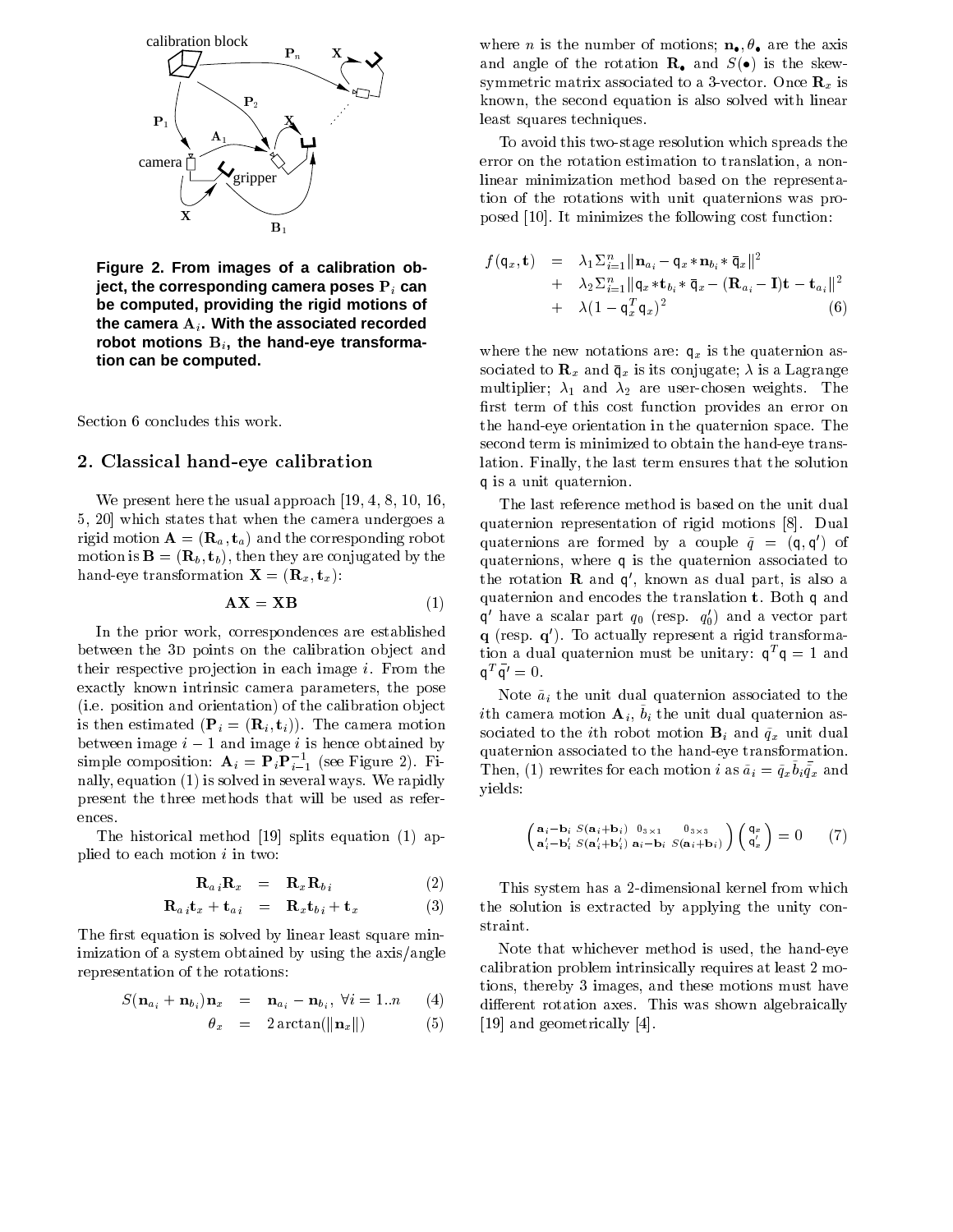#### 3. A new linear formulation

#### **3.1. Formulation**

axis/angle representation of <sup>a</sup> rotation, either explicitly [10, 8] or implicitly [19]. However, such reduced representations are ill-dened when the angle of rotations tend to zero, i.e. in the case of small rotations of the hand-eye device.

Therefore, we propose in this section at the section and the section lation which handles such cases. The new formulation is inspired by the resemblance of (1) with the Sylvester equation: UV + V + V + UV = T. This matrix equation, which is matrix equation, when which of the original in state of the system theory, is usually formulas the system of the system of the system of the system of the system of the system of the system of the system of the system of the system of the syste lated as <sup>a</sup> linear system:

$$
(\mathbf{U} \otimes \mathbf{I} + \mathbf{I} \otimes \mathbf{W})\text{vec}(\mathbf{V}) = \text{vec}(\mathbf{T}).
$$
 (8)

The operator vec was introduced in [12] and reorders (one line after the other) the coecients of <sup>a</sup>  $(m \times n)$  matrix M into the mn vector  $vec(\mathbf{M}) =$  $(M_1_1,\ldots,M_{1n},M_2_1,\ldots,M_{mn})$ 

The  $\otimes$  product is the Kronecker (or tensor) product [2, 3]. From two matrices <sup>M</sup> and <sup>N</sup> with respective dimensions ( $m \times n$ ) and ( $o \times p$ ), it defines the resulting  $(mo \times np)$  matrix:

$$
\mathbf{M} \otimes \mathbf{N} = \begin{pmatrix} M_{11} \mathbf{N} & \dots & M_{1n} \mathbf{N} \\ \vdots & \ddots & \vdots \\ M_{m1} \mathbf{N} & \dots & M_{mn} \mathbf{N} \end{pmatrix}
$$
 (9)

Using some properties of this product, equations (2) (3) rewrites, for wat motions of the homo-motion i geneous linear system:

$$
\begin{pmatrix}\n\mathbf{I}_9 - \mathbf{R}_{a_i} \otimes \mathbf{R}_{b_i} & \mathbf{0}_{9 \times 3} \\
\mathbf{I}_3 \otimes (\mathbf{t}_{b_i}^T) & \mathbf{I}_3 - \mathbf{R}_{a_i}\n\end{pmatrix}\n\begin{pmatrix}\nvec(\mathbf{R}_x) \\
\mathbf{t}_x\n\end{pmatrix} = \begin{pmatrix}\n\mathbf{0}_{9 \times 1} \\
\mathbf{t}_{a_i}\n\end{pmatrix} (10)
$$

#### **3.2. Algebraic analysis**

From earlier work [19, 4], we know that <sup>2</sup> motions with non-parallel rotation and the necessary to determine the hand-eye transformation. Our new formulation allows to give an alternative proof of this result  $\mathcal{L}_{\mathcal{S}}$  and the definition of the definition of the obtained whose canonical canonical canonical canonical canonical canonical canonical canonical canonical canonical canonical canonical canonical canonical canonic when such a necessary conditions is not full leads in the function of  $\alpha$ 

In this section, we determine what can be obtained using, interest with pure translations, second, two independent pendent pure rotations of the robot, third, two independent planar motions (i.e. containing the same rotational part and two independent translations) and  nally two independent general motions with non parallel rotation axes. The results of this study are summed up in Table 1.

**Pure translations**  $-$  In this case, the upper part of the system in (10) which its low-left block vanish. It was Hence, it simplies into:

$$
\left(\mathbf{I}_{3} \otimes \left(\mathbf{t}_{b}^{T}\right)\right) \, \text{vec} \mathbf{R}_{x} = \mathbf{t}_{a} \, \tag{11}
$$

which has rank 3 when  $\mathbf{t}_{bi} \neq 0$  since

$$
\mathbf{I}_3 \otimes (\mathbf{t}_{b_i}^T) = \begin{pmatrix} \mathbf{t}_{b_i}^T & \mathbf{0}_{1 \times 3} & \mathbf{0}_{1 \times 3} \\ \mathbf{0}_{1 \times 3} & \mathbf{t}_{b_i}^T & \mathbf{0}_{1 \times 3} \\ \mathbf{0}_{1 \times 3} & \mathbf{0}_{1 \times 3} & \mathbf{t}_{b_i}^T \end{pmatrix} \tag{12}
$$

Consequently, three independent pure translations are enough to determine the nine coecients of the handeye rotation  $\mathbb{H}_k$  while the hand-eye translation t $_k$  cannot not be obtained.

Pure rotations of the robot { In this case, tb <sup>i</sup> = 0 and the system in (10) is block-diagonal and decouples and decouples and decouples and decouples and into:

$$
(\mathbf{I}_9 - \mathbf{R}_{a i} \otimes \mathbf{R}_{b i}) vec(\mathbf{R}_x) = \mathbf{0}_{9 \times 1}
$$
 (13)

$$
(\mathbf{I}_3 - \mathbf{R}_{a i}) \mathbf{t}_x = \mathbf{t}_{a i} \tag{14}
$$

Consequently, two rotations with non parallel axes  $y$  is a unique solution for the hand-execution translation to  $y$ since the second subsystem has then full rank.

Let us now study the rst subsystem. One of the properties of the first-theory products is the the eigenvalues of  $M \otimes N$  are the product of the eigenvalues of <sup>M</sup> by those of N. In our case,  $R_{\rm eff}$  and  $R_{\rm eff}$  and  $R_{\rm eff}$  is same eigenvalues:  $\{1,e^{i\theta_i},e^{-i\theta_i}\}$  and thus the eigenvalues of  $\mathbf{R}_{a i} \otimes \mathbf{R}_{b i}$ are:  $\{1, 1, 1, e^{i\theta_i}, e^{i\theta_i}, e^{-i\theta_i}, e^{-i\theta_i}, e^{2i\theta_i}, e^{-2i\theta_i}\}\$ . Conse $q$  -and  $q$  , when the angle of rotation is is not an multiplet. of  $\pi$ , then the matrix  $\mathbf{I}_9 - \mathbf{R}_{a i} \otimes \mathbf{R}_{b i}$  has rank 6.

In the case of two or more independent rotations, the  $s$  and  $s$  (the proof can be found in  $s$  and  $s$  and  $s$  and  $s$  in  $s$  in  $s$  in  $s$  in  $s$  in  $s$  in  $s$  in  $s$  in  $s$  in  $s$  in  $s$  in  $s$  in  $s$  in  $s$  in  $s$  in  $s$  in  $s$  in  $s$  in  $s$  in  $s$  in  $s$  in  $s$  in  $s$  Let **v** be a vector of its kernel and  $\mathbf{v} = vec$   $\lnot(\mathbf{v})$  the associated (3  $\times$  3) matrix. This matrix **V** is invertible and its column are orthogonal (see [1]) but has not a not a not a unit determinant. Hence, the system is specific the system in the system is

$$
\mathbf{R}_x = \frac{sign(\det(\mathbf{V}))}{|\det(\mathbf{V})|^{\frac{1}{3}}} \mathbf{V}
$$
 (15)

In practice, <sup>v</sup> can be determined using <sup>a</sup> Singular Value Decomposition (SVD) which is known to accurately estimate the kernel of <sup>a</sup> linear mapping.

In conclusion, in the case of two or more pure rotations of the robot, the hand-eye rotation and translation can be completely recovered and their numerical estimations are decoupled. Notice that by inverting the roles of the robot and the camera, one obtains the same results in the case of pure rotations of the camera for the recovery of the eye-hand transformation.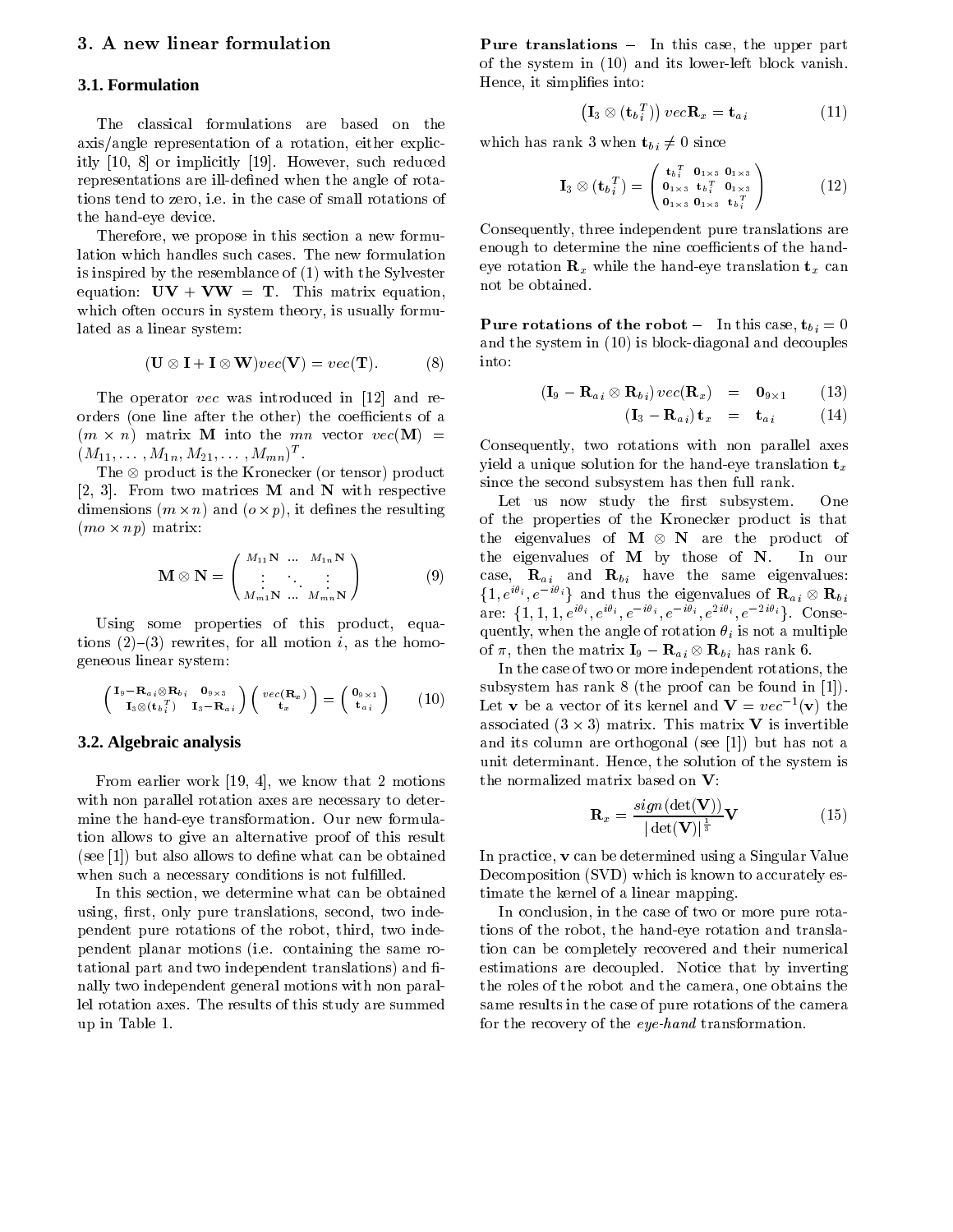**Planar motions**  $-$  In this case, all the camera (resp. robot) rotations are equal:  $\mathbf{R}_{a i} = \mathbf{R}_{a 1}$  (resp.  $\mathbf{R}_{b i} =$  $\mathbf{R}_{b1}$ ) and have the same rotation axis  $\mathbf{n}_a$  (resp.  $\mathbf{n}_b$ ), which is orthogonal to the plane of motion. Considering two motions  $(i = 1..2)$ , the system in (10) thus rewrites as:

$$
\begin{pmatrix}\nI_9 - R_{a_1} \otimes R_{b_1} & 0_{9 \times 3} \\
I_3 \otimes (t_b \tfrac{T}{1}) & I_3 - R_{a_1} \\
I_9 - R_{a_1} \otimes R_{b_1} & 0_{9 \times 3} \\
I_3 \otimes (t_b \tfrac{T}{2}) & I_3 - R_{a_1}\n\end{pmatrix}\n\begin{pmatrix}\nvec(R_x) \\
t_x\n\end{pmatrix} = \begin{pmatrix}\n0_{9 \times 1} \\
t_{a_1} \\
0_{9 \times 1} \\
t_{a_2}\n\end{pmatrix} (16)
$$

which is equivalent to:

$$
\begin{pmatrix}\n\mathbf{I}_9 - \mathbf{R}_{a_1} \otimes \mathbf{R}_{b_1} \\
\mathbf{I}_3 \otimes (\mathbf{t}_b{}_2^T - \mathbf{t}_b{}_1^T)\n\end{pmatrix}\nvec{\mathbf{R}}_x) = \begin{pmatrix}\n\mathbf{0}_{9 \times 1} \\
\mathbf{t}_{a_2} - ta_1\n\end{pmatrix} (17) \n(\mathbf{I}_3 - \mathbf{R}_{a_1})\mathbf{t}_x = (\mathbf{t}_{a_1} - \mathbf{R}_{a}\mathbf{t}_{b_1}) (18)
$$

If the two motions are independent, then the first subsystem is of full rank and yield a unique solution for  $\mathbf{R}_r$ . On the opposite, the second subsystem is underconstrained. Hence, it admits as solution any vector of the form

$$
\mathbf{t}_x(\alpha) = \mathbf{t}_\perp + \alpha \mathbf{n}_a \tag{19}
$$

where  $\alpha$  is any scalar value and  $t_{\perp}$  is a solution in the plane of motion. It is unique since the system has rank 2 and the plane of motion is 2-dimensional. In practice, this vector can be obtained by an SVD of matrix  $I_3 - R_{a1}$  [14, §2.6].

The general case  $\frac{1}{2}$  In the case of two independent general motions with non-parallel axes, there exist a unique solution to the hand-eye calibration problem. Using our formulation, we could therefore solve the whole system in  $(10)$  with a linear least-square minimization technique. However, this solution is not independent of the physical unit used for the translation [21] and since it provides a solution which does not guarantee that the estimated  $\mathbf{R}_x$  is an orthogonal matrix. Then, one has to perform an orthogonalization of the result but it is improbable to find the corresponding correction on the hand-eye translation estimation.

On the opposite, a two-step solution, as in [19], guarantees an orthogonal estimate of the hand-eye rotation. Indeed, the first step consists in determining the handeye rotation as in the case of pure rotations, which had this property. As for the second step, it consists in the estimation of the hand-eye translation knowing the estimated hand-eye rotation using a linear least-square minimization. Notice that, here, the solution is not decoupled any more as in the pure rotation case.

#### 4. On-line hand-eye calibration

In this section, we extend the new linear formulation in order to deal with an unknown scene. As the scene

|                                                                              | Translation<br>$\mathbf{R}_B = \mathbf{I}$<br>$t_B \neq 0$                                | Rotation<br>$\mathbf{R}_B\,\neq\,\mathbf{I}$<br>$t_B=0$    | General<br>motion<br>$\mathbf{R}_B \neq \mathbf{I}$<br>$t_B \neq 0$ |
|------------------------------------------------------------------------------|-------------------------------------------------------------------------------------------|------------------------------------------------------------|---------------------------------------------------------------------|
| Translation<br>$\mathbf{R}_B = \mathbf{I}$<br>$t_B \neq 0$                   | $\mathbf{R}_X$<br>(only if a<br>third inde-<br>pendent<br>translation<br>is<br>available) | $\mathbf{R}_X$<br>$\mathbf{t}_X(\alpha)$                   | $\mathbf{R}_X$<br>$\mathbf{t}_X(\alpha)$                            |
| Rotation<br>$\mathbf{R}_B \neq \mathbf{I}$<br>$t_B = 0$                      | $\mathbf{R}_X$<br>$\mathbf{t}_X(\alpha)$                                                  | $\mathbf{R}_X, \mathbf{t}_X$<br>Decoupled<br>solution      | $\mathbf{R}_X, \mathbf{t}_X$<br>General<br>two-step<br>solution     |
| General<br>motion<br>$\mathbf{R}_B \neq \mathbf{I}$<br>$\mathbf{t}_B \neq 0$ | $\mathbf{R}_X$<br>$\mathbf{t}_X(\alpha)$                                                  | $\mathbf{R}_X$ , t $_X$<br>General<br>two-step<br>solution | ${\bf R}_X$ , t $_X$<br>General<br>two-step<br>solution             |

**Table 1.** Summary of the results for two independent motions.

is now unknown, pose estimation has to be replaced by a structure from motion algorithm.

In the case of a single moving calibrated camera we address here, the relevant algorithm is Euclidean 3D reconstruction  $[7, 17, 13, 18, 11, 6]$ . Provided that the intrinsic camera parameters are roughly determined and do not vary during the recording of an image sequence, Euclidean 3D reconstruction estimates from this sequence the structure of the scene, assumed static, and the relative motions between each of the camera positions. However, the size of the scene can not be recovered and therefore, the camera translations are estimated up to a scale factor. Since this unknown scale factor is often unique, we will only treat this case, even though our method can be easily extended to the case where several unknown scale factors are to be determined.

Assuming a single unknown scale factor, only the scaled camera translations  $\mathbf{u}_{ai} = \mathbf{t}_{ai}/\|\mathbf{t}_{a1}\|$  are hence determined while the camera rotations  $\mathbf{R}_{ai}$  are fully recovered. Therefore, instead of the camera motions  $A_i$ given through pose estimation, only the scaled motions  ${\bf A}_i = ({\bf R}_a{}_i, {\bf u}_a{}_i)$  are obtainable. The problem of on-line hand-eye calibration is then illustrated by Figure 3.

The link between  $A_i$  and  $A_i$  is thus given through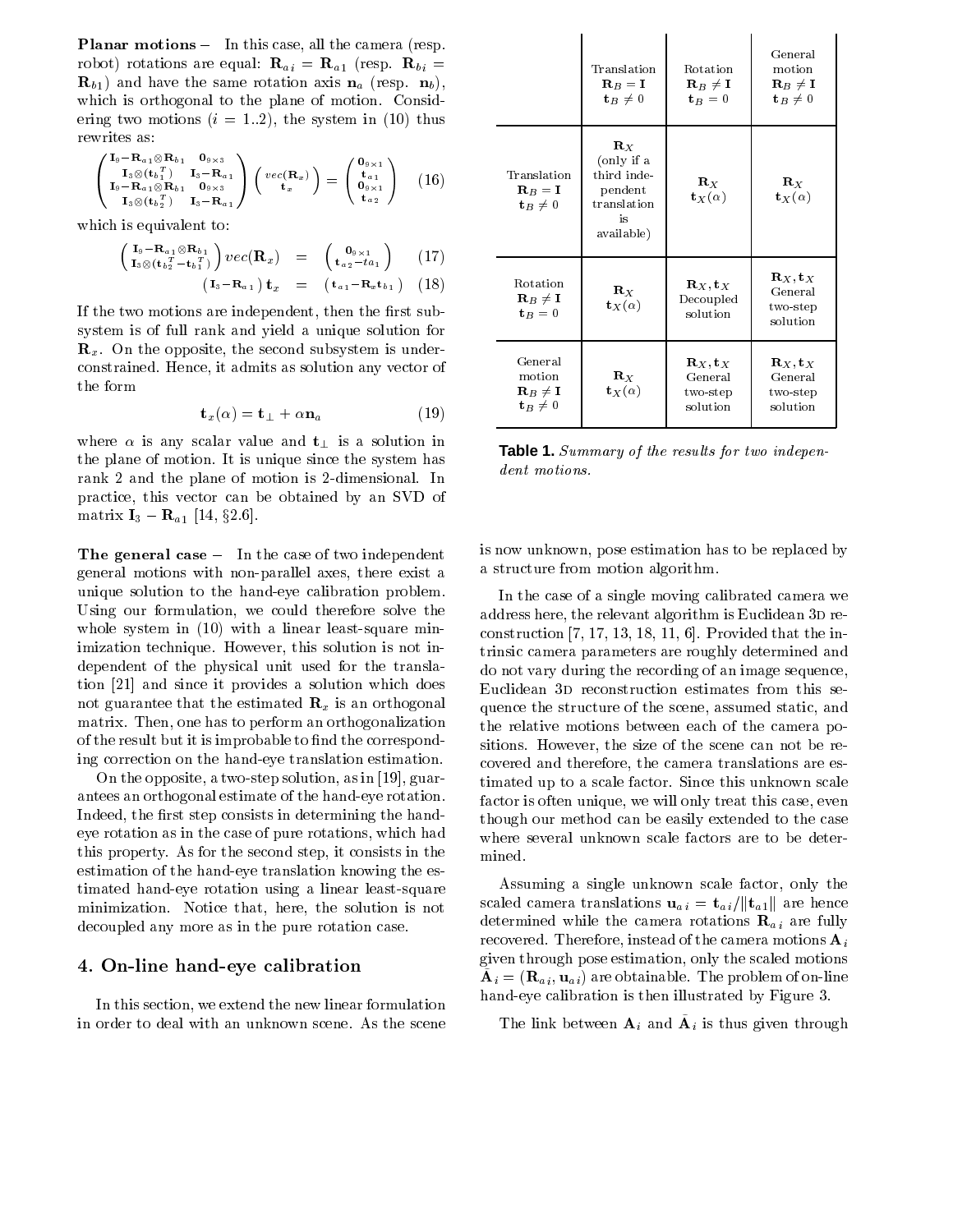

**Figure 3. From images of an unknown scene and the knowledge of the intrinsic parame**ters of the camera, Euclidean 3D reconstruc**tion computes, up to an unknown scale fac**tor, the relative positions of the camera  $R_i$ with respect to its initial location R<sub>1</sub>. From **them, one can only compute the camera motions** A~ <sup>i</sup> **, up to the unknown scale factor, but still retrieve the hand-eye transformation.**

$$
\mathbf{A}_{i} = (\mathbf{R}_{a i}, \lambda \mathbf{u}_{a i}) \tag{20}
$$

With this relation, the linear formulation (10) is changed into:

$$
\begin{pmatrix}\n\mathbf{I}_9 - \mathbf{R}_{a i} \otimes \mathbf{R}_{b i} & \mathbf{0}_{9 \times 3} & \mathbf{0}_{3 \times 1} \\
\mathbf{I}_3 \otimes \mathbf{t}_{b i}^T & \mathbf{I}_3 - \mathbf{R}_{a i} & -\mathbf{u}_{a i}\n\end{pmatrix}\n\begin{pmatrix}\nvec(\mathbf{R}_x) \\
\mathbf{t}_x \\
\lambda\n\end{pmatrix} = \mathbf{0}_{12 \times 1} \quad (21)
$$

This system is solved in two steps as in the new linear formulation to guarantee the orthogonality of the estimation of  $\mathbf{R}_x$ .

#### 5. Experimentation

Error measurement To measure the errors in translation, we chose the usual relative error:  $\|\hat{\mathbf{t}}-\mathbf{t}\|/\|\mathbf{t}\|$ , where the '<sup>'</sup> notation represents the estimated value.

As for the errors in orientation, no canonical measure is defined. We chose the quaternion norm used in [8]:  $\|\hat{\mathbf{q}} - \mathbf{q}\|$  for its simplicity and its direct relation to  $\alpha$ , the angle of the residual rotation between these two orientations. Indeed, if  $\hat{q}$  and q are unitary, then  $\|q - q\| = 2 - 2 \cos \pi$ .

As no ground-truth value is available for comparison, we compared, for each motion i,  $\mathbf{A}_i \mathbf{X}$  and  $\mathbf{X} \mathbf{B}_i$ . We then aggregated all these errors into RMS errors.



**Figure 4. In Experiment 1, the camera observes a calibration grid.**



**Figure 5. RMS errors in rotation (left) and translation (right) with 33 images of a calibration grid for each method (see text).**

Experiment 1 To evaluate the correctness of the solution obtained by on-line calibration, we had to compare it with those obtained by classical calibration methods with the same data.

Hence, we took images of our calibration grid (Figure 4) and performed hand-eye calibration with the axis/angle method  $[19]$  (M1), the dual quaternion method  $[8]$  (M2) and the non-linear minimization  $[10]$ (M3). We also performed classical hand-eye calibration by replacing the first stage of  $(M1)$  by the SVD based solution (M4). Finally, using the same points, extracted from the calibration grid, but not its 3D model, we applied the on-line hand-eye calibration method  $(M5)$ . The Euclidean 3D reconstruction method we used is the one proposed in [6].

The results obtained for a trajectory of 33 positions are given in Figure 5. These positions were chosen as far as possible from each other according to the advice given in  $[19]$ . It can be seen that  $(M4)$  gives the smallest error in rotation due to the efficiency of the SVD and thus obtains also a reduced error in translation. As for (M5), it gives larger errors, as expected since the 3D model is not used. However, the degradation is rather small.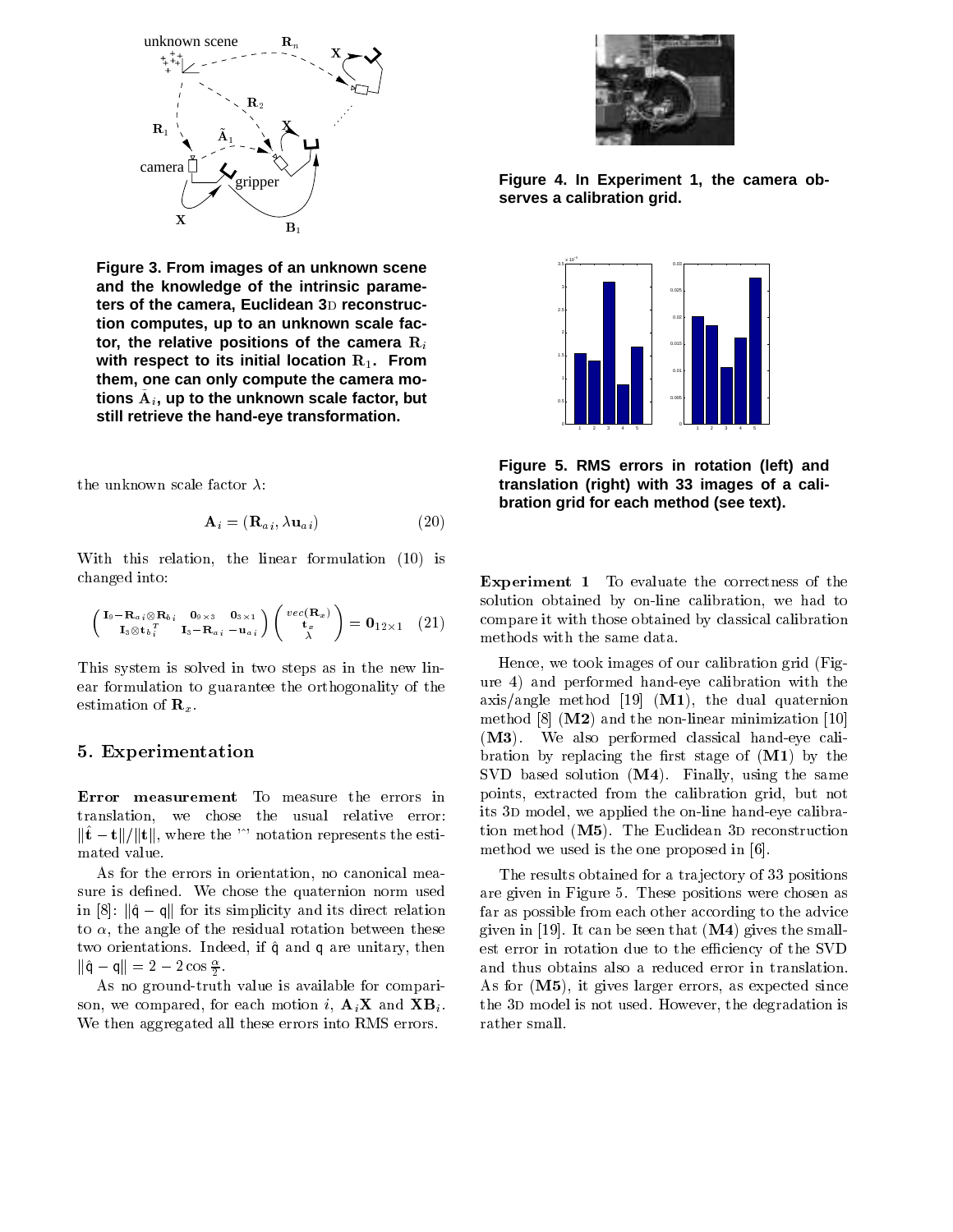

**Figure 6. A sequence of 4 images used for on-line hand-eye calibration in Experiment 2.**



**Figure 7. RMS errors in rotation (left) and translation (right) with 4 images (see text).**

Experiment <sup>2</sup> In <sup>a</sup> second experiment, we tested (M5) with more realistic images. Four positions were de where we have also shown in Figure 6 were taken. The images of the images of the images of the interest of the interest of the interest of the interest of the interest of the interest of the interest of the interest of In the anti- and the state of the state were the the the theories of the theories were the the theories of the tracked during the motion between each position of the camera. Then, on-line calibration was performed upon the tracked points.

In <sup>a</sup> goal of comparison, the blocks were replaced by the calibration and grid and the robot was moved and the robot was moved and the four predened positions. Then, hand-eye calibration was performed with the there is the images that the there is

The results of this experiment are given in Figure 7. They show as well bear that the non-linear mini-linear mini-linear mini-linear mini-linear mini-linear mini-li imization method, probably due to the small number of data. They also show <sup>a</sup> higher degradation of the performance of (M5) compared to the others, but still in an acceptable ratio.

We proposed <sup>a</sup> on-line hand-eye calibration method which allows to reduce the human supervision compared with classical calibration methods. Its derivation in the case of the most classical included a new view of classical classical handeye calibration which is linear and numerical which is linear calibration called the control of From its algebraic analysis, we determined the parts of the hand-eye transformation that can be obtained from a reduced number of motions which does not all motions which do complete called complete called the complete called the complete calibration. In the complete called the complete calibration of the complete calibration of the complete calibration of the complete calibration of the compl

However, one diculty with the Euclidean 3d reconstruction with a moving communication of the above to the reliable point correspondences between images. The method proposed in [6] solves this problem by tracking points along the motion. However, it requires that the points are tracked from the beginning until the end of the robot tra jectory. This is <sup>a</sup> hard constraint since, in practice, one hardly obtains enough points after <sup>a</sup> long tra jectory.

Stereo-vision may oer the answer to this problem since it was shown that the extent and the construction of the construction can reconstructed to the construction of the construction of the construction of the construction of the construction of the construction of the c be performed, without any prior knowledge, from two rigid motions of <sup>a</sup> stereo pair [9]. This is fully in comerce with our comercialists. Moreover, this come t of method releases the constraint on the presence of points along the whole sequence of images.

Finally, there is <sup>a</sup> pending question which was never answered: \What are the motions for (on-line) handeye calibration that yield the large many accuracy accuracy to the the higher  $\alpha$ racy ?"

### Acknoledgments

We acknowledge support from the European Community through the Esprit-IV reactive LTR pro ject

#### References

- [1] N. Andreff, B. Espiau, and R. Horaud. Une methode d'auto-etalonnage pince-camera. Research Report 3507, inria, October 1998.
- [2] R. Bellman. Introduction to matrix analysis. McGraw-Hill, 1960.
- [3] J. W. Brewer. Kronecker products and matrix calculus in system theory. Theoretical Comput. Sci., CAS- $25(9)$ :772-781, 1978.
- [4] H. Chen. A screw motion approach to uniqueness analysis of head-eye geometry. In Proceedings of the Conference on Computer Vision and Pattern Recognition, Maui, Hawaii, USA, pages  $145-151$ , June 1991.
- [5] J. Chou and M. Kamel. Finding the position and orientation of a sensor on a robot manipulator using quaternions. The International Journal of Robotics Research,  $10(3):240-254$ , June 1991.
- [6] S. Christy and R. Horaud. Euclidean shape and motion from multiple perspective views by affine iterations. IEEE Transactions on Pattern Analysis and Machine Intelligence,  $18(11):1098-1104$ , November 1996.